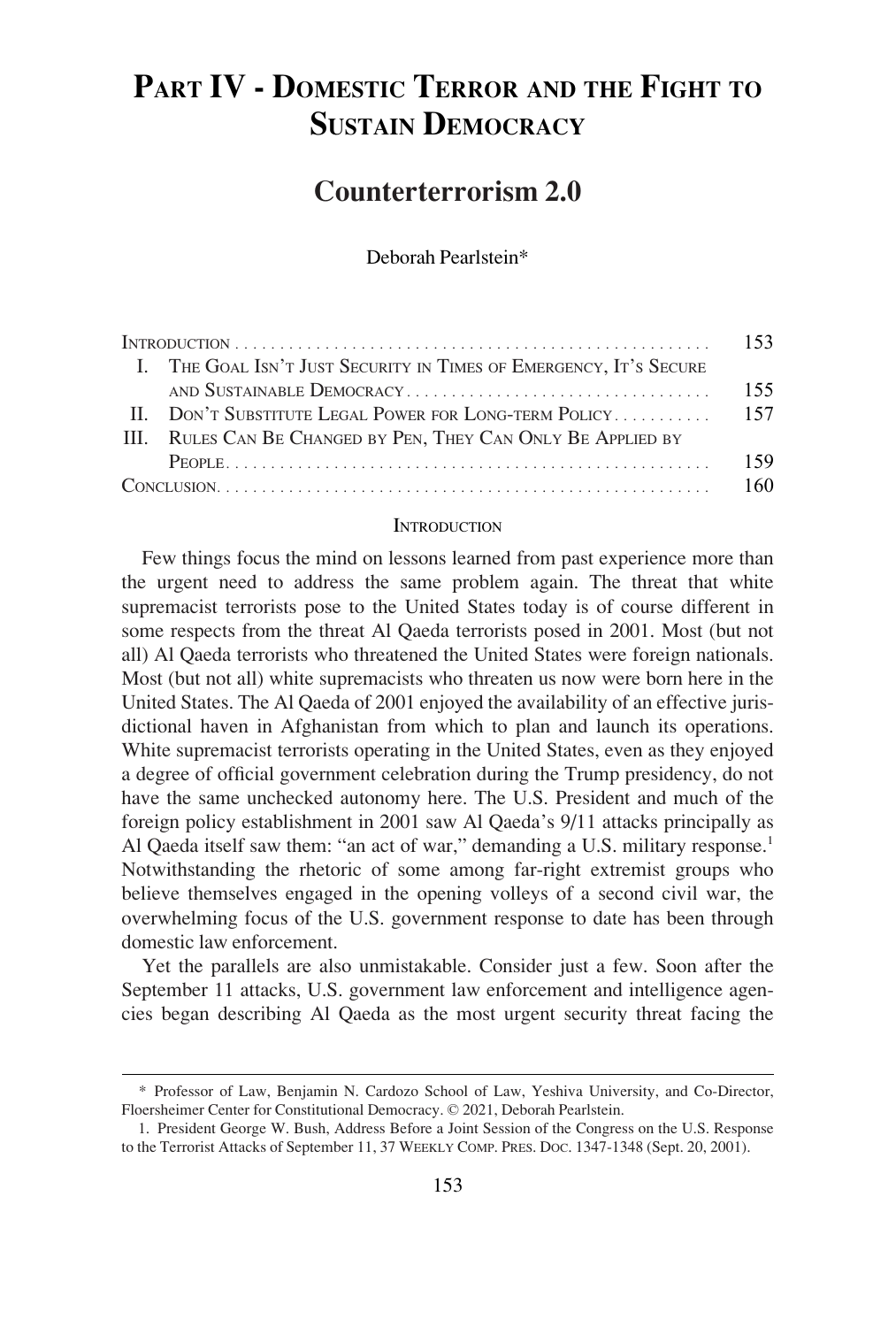United States.<sup>2</sup> In February 2021, after the Capitol Insurrection of January 6, Alejandro Mayorkas, the newly confirmed Secretary of the Department of Homeland Security (the agency created in the aftermath of the 9/11 attacks) similarly described domestic violent extremists as the "most lethal" terrorism-related threat facing the U.S. homeland today.<sup>3</sup> The U.S. response to the attacks of 9/11 was profoundly shaped by the emergency moment in which it arose; post-9/11 policies were conceived as part of a temporary state of exception necessary to combat an immediate crisis. (This, notwithstanding the reality that Al Qaedastyle extremism had been a growing danger for years by 9/11, the group having already carried out multiple violent attacks against U.S. targets before 2001.) The government's post-1/6 response is still taking shape, but there has been a notable shift in the urgency of the rhetoric about far-right extremism in the United States. As the Director of Washington, D.C.'s Homeland Security and Emergency Management Agency told Congress on February 4, "[t]he threats we now face are arguably as dangerous as they were in the immediate post-9/11 environment."<sup>4</sup> (This, too, notwithstanding the persistence of white supremacist violence in the United States from the earliest days of our history to the already years-long resurgence since the 2008 election of Barack Obama.<sup>5</sup>) Likewise, in the weeks following 9/11, long before any investigatory commission had been constituted, much less made findings and recommendations about what went wrong, policymakers and scholars of both parties envisioned a response that looked first and foremost to law, to the anticipated need to sacrifice some liberty for more power. "When you're at war, civil liberties are treated differently," said Senate Republican Leader Trent Lott.<sup>6</sup> "[W]e're not going to have all the openness and freedom we have had," Senate Democratic Leader Richard Gephardt agreed.<sup>7</sup> Today, equally uncertain about the findings (or even existence) of an authoritative commission investigation into the events of 1/6, legislators of both parties have backed a new federal law criminalizing the offense of "domestic terrorism,"8 and civil rights groups are among those leading calls for more restrictions on hateful speech

<sup>2.</sup> *See, e.g.*, Current and Projected National Security Threats to the United States: Hearing before the S. Select Comm. on Intel., 107th Cong. 597 (2002) (testimony of CIA Dir. George Tenet).

Alejandro N. Mayorkas, *How My DHS Will Combat Domestic Extremism*, WASH. POST (Feb. 25, 3. 2021),<https://perma.cc/5FUV-9JYM>.

<sup>4.</sup> *Examining the Domestic Terrorism Threat in the Wake of the Attack on the U.S. Capitol: Hearing before the H. Comm. on Homeland Sec*., 117th Cong. 1 (2021) (statement of Christopher Rodriguez, Dir., D.C. Homeland Sec. and Emergency Mgmt. Agency).

*See, e.g.*, Robert O'Harrow Jr., Andrew Ba Tran & Derek Hawkins, *The Rise of Domestic*  5. *Extremism in America*, WASH. POST (Apr. 12, 2021), <https://perma.cc/U55G-PKG3> (citing CSIS Domestic Terrorism Dataset used by the Washington Post, GITHUB, <https://perma.cc/A6SX-94PE>(last updated April 14, 2021)).

Eric Pianin & Thomas B. Edsall, *Civil Liberties Debate Revived Amid Efforts to Fight Terrorism*, 6. WASH. POST (Sept. 14, 2001), [https://perma.cc/C6AW-PVA2.](https://perma.cc/C6AW-PVA2)

<sup>7.</sup> *Id.* 

<sup>8.</sup> Domestic Terrorism Prevention Act, H.R. 350, 117th Cong. § 3(a) (2021).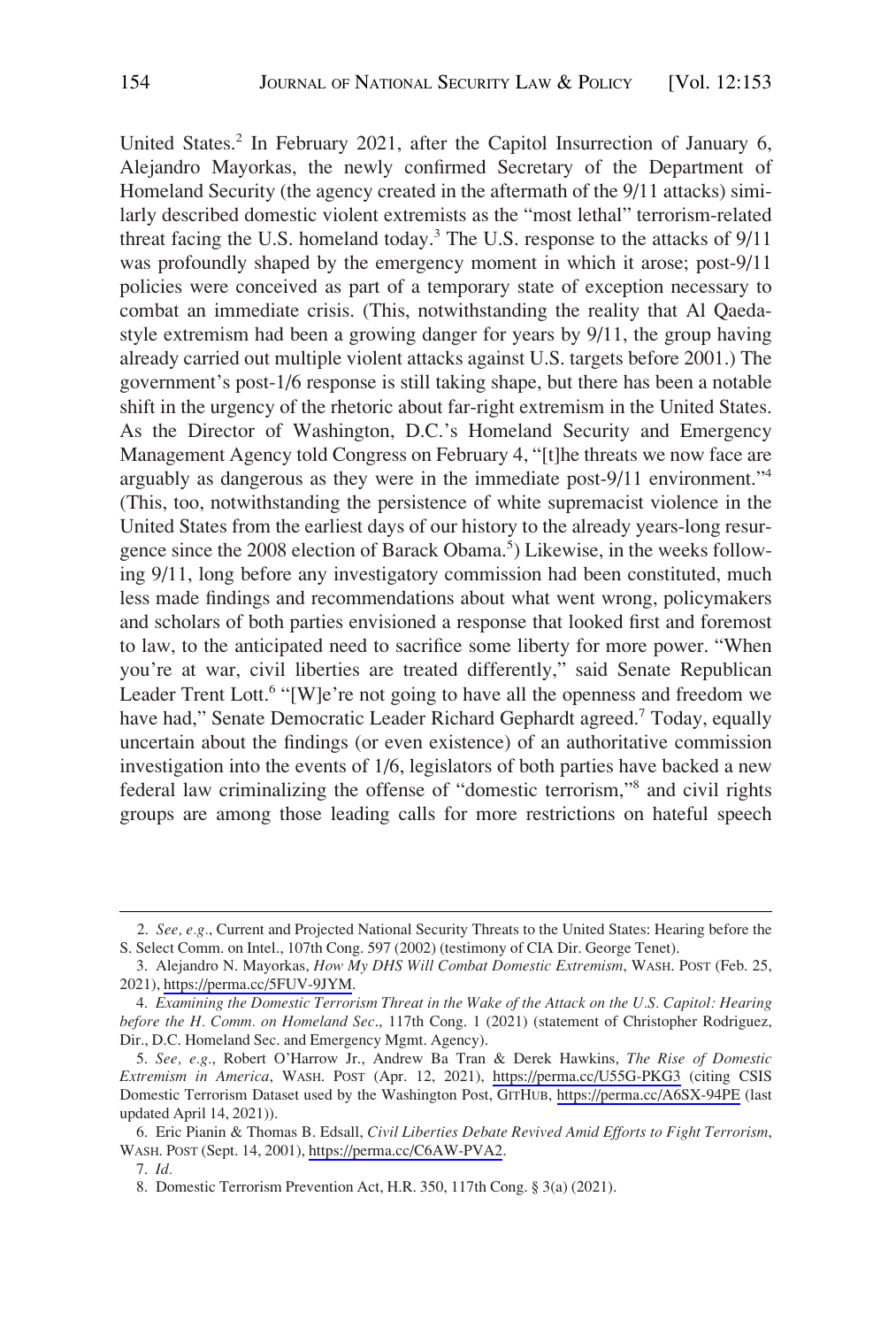<span id="page-2-0"></span>online.<sup>9</sup> These are legal solutions for a multi-dimensional problem, which is at best only partially susceptible to law.

Such conceptually defining characteristics of the early U.S. response to the attacks of 9/11 — seeing the threat as more acute rather than chronic, seeking new legal power before assessing whether a lack of power bore any causal connection to the failure to foresee or repel the attack — helped give rise to some of the most misguided practices of the post-9/11 era. Detainee torture and abuse, the embrace of trial by newly formed military commission — these policies and practices were set in motion in the first few weeks after the 9/11 attacks, driven by the instinct to do *something*, bolstered by the assumption that such policy adaptations would be short-lived, and untethered by any systematic analysis of the longerterm consequences for policy, democracy, or law — or even by any contemplated end state. Yet nearing twenty years on, as Guantanamo detentions continue, and associated military commissions still struggle over what can lawfully be done with defendants or witnesses who were subject to torture in U.S. custody, these lessons now seem apparent. This essay suggests that it is possible to see how these misguided conceptual frameworks helped lead us down badly mistaken policy pathways. And it cautions against similar missteps as we accelerate along the new road ahead.

## I. THE GOAL ISN'T JUST SECURITY IN TIMES OF EMERGENCY, IT'S SECURE AND SUSTAINABLE DEMOCRACY

The CIA's post-9/11 detention program, under which CIA imprisoned and tortured dozens of terrorist suspects in secret locations around the world, is perhaps the post-9/11 poster child for the perils of shoot-first-ask-questions-later decision-making. Government officials involved in the program have since described its origins in a time of deep grief and guilt over the failure to prevent the attacks of 9/11, fear over the prospect of future attacks, and intense pressure from political leaders to prevent the next one from happening. Outside government, wildly popular TV shows like "24" about fictional counterterrorism agent Jack Bauer, which aired from 2001-2010, celebrated the effectiveness of torture as an essential interrogation device in responding to the perennial "ticking bomb" in need of disarming. And for years after 2001, scholars in law, political science, and other disciplines focused their attention on the challenges of emergency response,

*See, e.g.*, *ADL CEO Tells Congress: Adopt New Law to Fight Hate*, ANTI-DEFAMATION LEAGUE 9. (Jan. 15, 2020), <https://perma.cc/KV7P-8DKA>(urging Congress to put more pressure on social media companies to "shut down the neo-Nazis and anti-Semites on their platforms."); *SPLC's Lecia Brooks: Congress Must Take Urgent Steps To Prevent Hate Groups From Raising Money Online*, S. POVERTY L. CTR. (Feb. 25, 2021), <https://perma.cc/6YHC-DLKB> (urging "corporations to create – and enforce – policies and terms of service to ensure that social media platforms, payment service providers, and other internet-based services do not provide platforms where hateful activities and extremism can grow and lead to domestic terrorism.").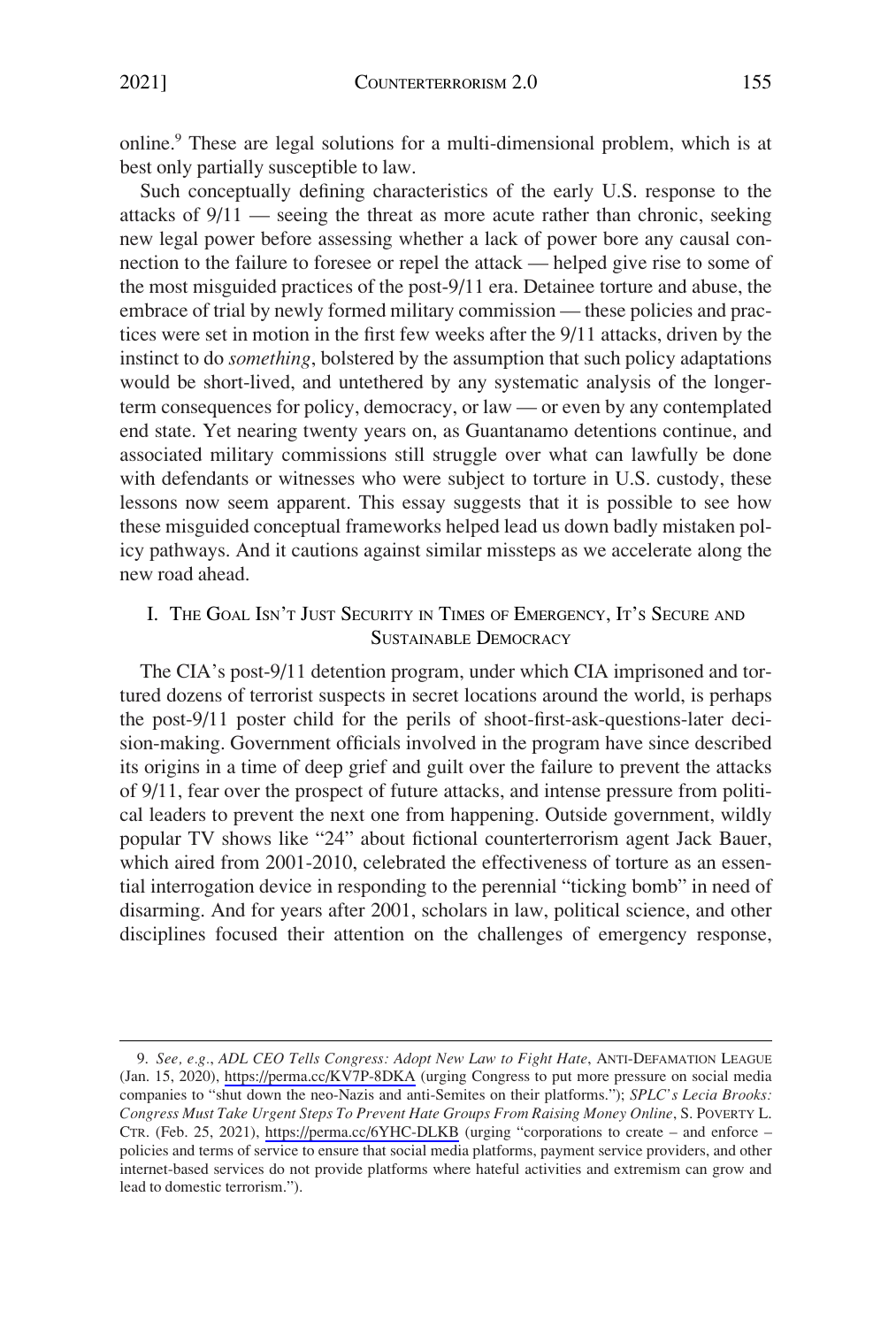embracing the prevailing assumption that counterterrorism policy is primarily about government decision-making when time is of the essence.<sup>10</sup>

The effects of this emergency-driven focus, and the haste with which the CIA program was assembled, became publicly apparent years later. As has since been extensively documented in government investigations, the CIA developed the detention program fully aware that it had no relevant knowledge or experience in operating prison facilities. CIA records reveal no evidence that CIA ever consulted other federal agencies that did have such experience and no indication CIA conducted any research into effective interrogation techniques, relying instead on independent contractors who likewise lacked any actual interrogation experience. Above all, from the time the President authorized the CIA to begin detaining and interrogating terrorist suspects six days after the 9/11 attacks until the Defense Department was finally persuaded to take custody of the prisoners remaining in CIA custody in 2006, the U.S. government had no identified "endgame" for what to do with any of the detainees held in CIA custody after CIA had concluded its interrogations. CIA had a plan, such as it was, for gathering short-term, emergency-relevant information. It had no plan for whether, once it had finished torturing detainees, it should let the detainees go, hand them over to someone else, or continue to detain them for the rest of their lives. There was no conception of what the world would look like once the particular terrorist "emergency" had passed. $11$ 

Among many lessons to be drawn from this experience: not letting the response to acute danger swamp the development or compromise the success of long-term policy. Like radical Islamist extremism, white supremacist extremism – present in the United States in one form or another since the founding – seems exceedingly unlikely to vanish or be defeated altogether. As they have since the Civil War, a majority of Americans continue to share the goal of achieving in this country a sustainable, multiracial democracy. Whatever their potential short-term benefit, how would new restrictions on "dangerous" or hateful speech, or new criminal offenses that appear designed to (or do) target individuals based on group association or ideological beliefs (however repugnant) contribute to that goal?

As other countries riven by internal division have painfully learned, repressing hateful speech can eliminate a less-violent outlet for airing grievances that can help alleviate pressure toward violent conduct even in otherwise stable societies. And such policies can readily be turned against otherwise non-threatening groups when political administrations shift. More, overly aggressive restrictions can produce further radicalization, accelerating rather than forestalling a cycle of violence. Less than a decade on in America's post-9/11 response, it had already

<sup>10.</sup> *See* ERIC A. POSNER & ADRIAN VERMEULE, TERROR IN THE BALANCE: SECURITY, LIBERTY, AND THE COURTS 56 (2007); BRUCE ACKERMAN, BEFORE THE NEXT ATTACK: PRESERVING CIVIL LIBERTIES IN AN AGE OF TERRORISM 3-4, 13-14 (2006).

<sup>11.</sup> *See* S. REP. NO. 113-288, at xi-xxv (2014).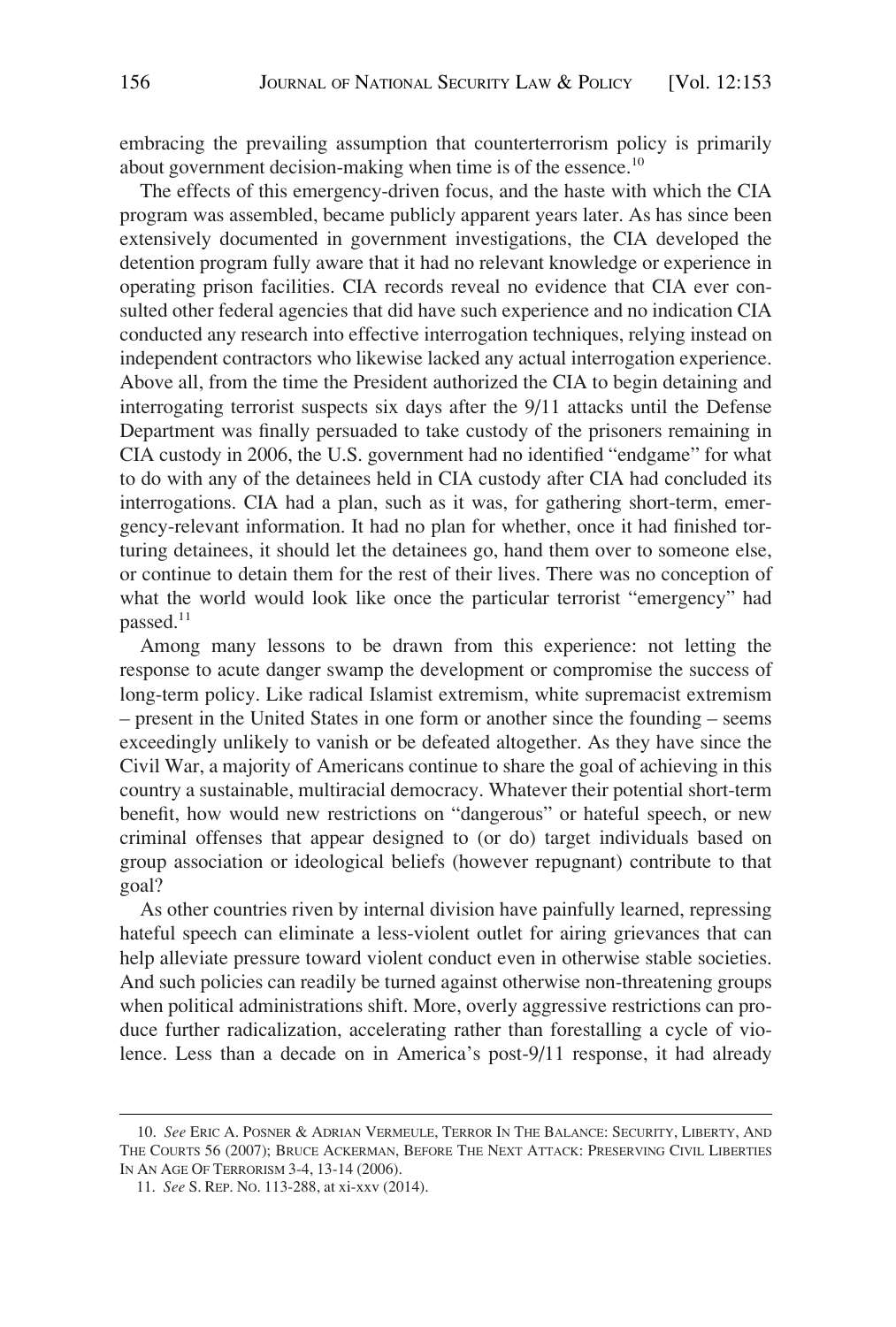<span id="page-4-0"></span>become clear to national security professionals that this was precisely the path we had taken. As one veteran counterintelligence interrogator put it:

I learned in Iraq that the No. 1 reason foreign fighters flocked there to fight were the abuses carried out at Abu Ghraib and Guantanamo. Our policy of torture was directly and swiftly recruiting fighters for al-Qaeda in Iraq . . . It's no exaggeration to say that at least half of our losses and casualties in that country have come at the hands of foreigners who joined the fray because of our program of detainee abuse.<sup>12</sup>

Today, there seems no sensible path forward in embracing new legal restrictions on white supremacist activities that does not involve detailed, concrete analysis of how the population likely to bear the brunt of these new restrictions can be expected to respond in the even slightly-longer term.

### II. DON'T SUBSTITUTE LEGAL POWER FOR LONG-TERM POLICY

Washington policymakers were not alone in the first weeks after 9/11 in leaping to conclude that an insufficient degree of federal power was to blame for the United States' catastrophic failure to prevent the attacks – and that an expansion of legal authority would thus be indispensable in preventing another. Indeed, academics were among those leading the charge. As Harvard human rights scholar Michael Ignatieff wrote on September 13: "As America awakens to the reality of being at war - and permanently so - with an enemy that has as yet no face and no name, it must ask itself what balance it should keep between liberty and security in the battle with terrorism."13 For academics who had long sought to champion expansive views of executive power, the moment presented an extraordinary opportunity to advance the cause: "[T]he institutional structures that work to the advantage of the courts and Congress during normal times greatly hamper their effectiveness in emergencies . . . [D]eference to [the executive] should increase in emergencies."<sup>14</sup>

Yet as the invaluable report of the bipartisan 9/11 Commission soon showed, a surfeit of civil liberties was not the primary (or even secondary) reason the terrorists succeeded on September 11. Among many examples of non-law-related failures, FBI agents in Minneapolis failed to search terrorist suspect Zacarias Moussaoui's computer before the attacks not because constitutional restrictions against unreasonable searches and seizures prevented them from doing so, but because they misunderstood the tools the law provided. The vast majority of the September 11 hijackers were able to enter the United States not because anti-discrimination laws prevented border officials from targeting Arab and Muslim men for special scrutiny, but because, according to the Commission, "[b]efore 9/11,

<sup>12.</sup> Matthew Alexander, *I'm Still Tortured by What I Saw in Iraq*, WASH. POST (Nov. 30, 2008), <https://perma.cc/J8NR-MWTA>.

<sup>13.</sup> Michael Ignatieff, *Paying for Security with Liberty*, FIN. TIMES, (Sept. 13, 2001).

<sup>14.</sup> POSNER & VERMEULE, *supra* note 10, at 6.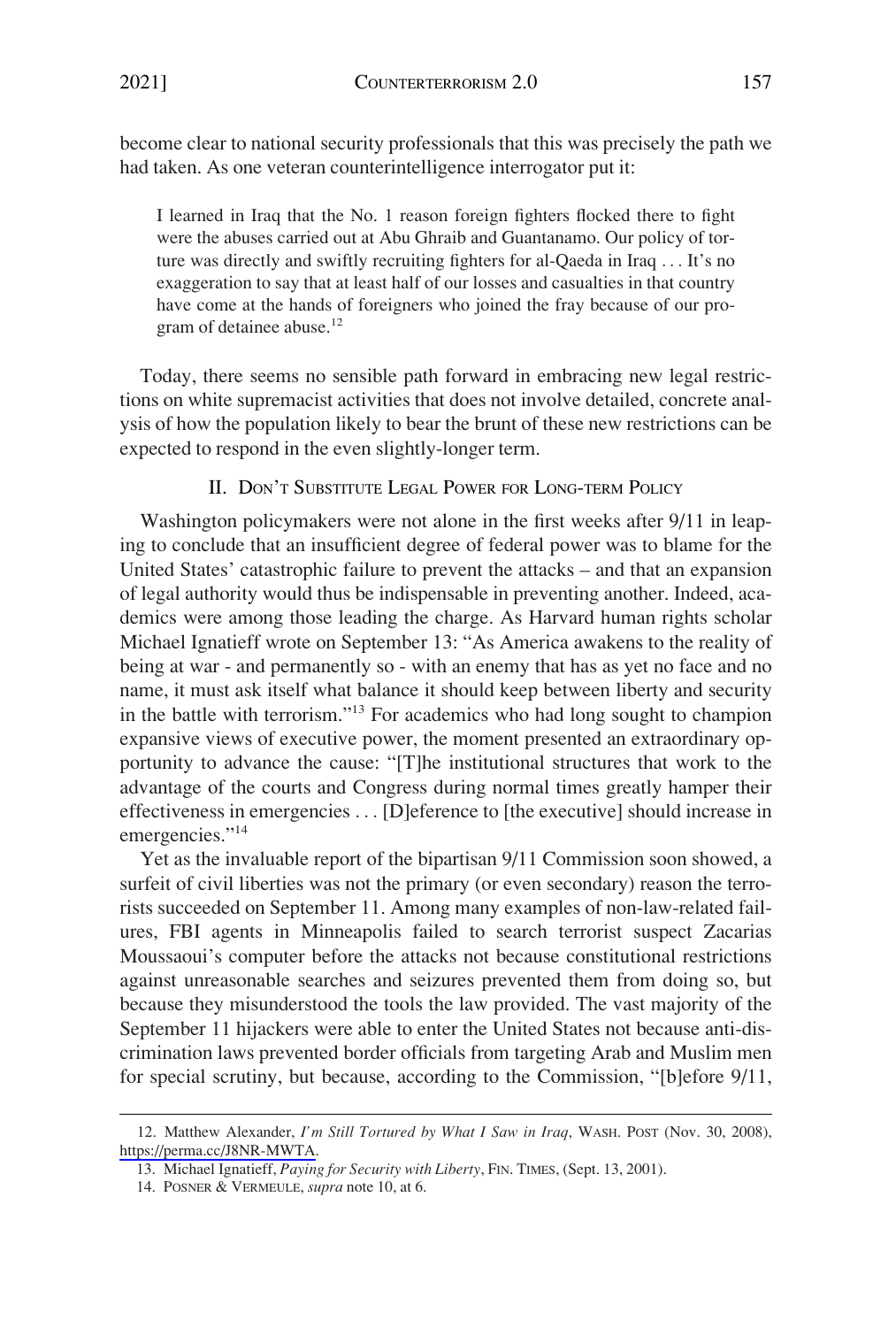no agency of the U.S. government systematically analyzed terrorists' travel strategies" to reveal how terrorists had "detectably exploit[ed] weaknesses in our border security."15

But accrue power the government did, well before it developed a discernable counterterrorism strategy, with Congress enacting a series of new statutes and the executive issuing a raft of orders creating new legal powers. Among the many new powers rapidly asserted was an executive authority to create a new system of military commissions, designed to compensate for the (presumed) inadequacy of civilian criminal or even ordinary military trials in order to provide "swift and certain" justice for the prosecutable among the "worst of the worst" who would come to be held at Guantanamo Bay.<sup>16</sup> As the record of the past 20 years has long since made clear, justice via military commission has been neither swift nor certain. Seven defendants still await trial by military commission, including Khalid Sheikh Mohammed, the one living man perhaps most responsible for the attacks of 9/11. All seven cases are still only in pre-trial proceedings; all seven defendants were subject to torture in U.S. custody.<sup>17</sup> Neither, it has long since become apparent, was such a special authority necessary. As the Supreme Court noted in striking down the original commissions in 2006, the government had offered no particular reason why it would be "impracticable" simply to try post-9/11 defendants under long-existing statutory rules for courts martial.<sup>18</sup> Indeed, between 2001-2018, military commissions produced eight terrorism convictions (several of which were overturned); during the same period, more than 660 were convicted of terrorism-related charges in federal civilian criminal courts.<sup>19</sup> Yet laws and legal institutions, once created, develop a powerful, self-sustaining force of their own. While the commissions' failures were certainly apparent by 2009, ordinary political unwillingness to appear anything less than tough on terrorism, combined with bureaucratic inertia and government-wide knowledge of the time, money, professional and political reputations already invested, persuaded a new administration to double down on commission trials. And the cost of the initial rush to replace hard policy choices with raw legal power was compounded.

The bipartisan growth of calls post-1/6 for a new federal domestic terrorism law feels, in this sense, troublingly familiar. The U.S. Code already features a robust set of federal hate crimes laws, and the ACLU has identified more than fifty statutes already on the books relating to domestic terrorism and material support

<sup>15.</sup> NAT'L COMM'N ON THE TERRORIST ATTACKS UPON THE U.S, THE 9/11 COMM'N REPORT 384 (2004).

<sup>16.</sup> Katharine Q. Seelye, Some Guantánamo Prisoners Will Be Freed, Rumsfeld Says, N.Y. TIMES, (Oct. 23, 2002),<https://perma.cc/N5XC-BA62>(quoting U.S. Def. Sec'y Donald Rumsfeld).

<sup>17.</sup> Sarah Almukhtar, Carol Rosenberg et al., *The Guantánamo Docket*, N.Y. TIMES (May 18, 2021), <https://perma.cc/4ZMR-W29A>.

<sup>18.</sup> *Hamdan v. Rumsfeld*, 548 U.S. 557, 622-624 (2006).

<sup>19.</sup> HUMAN RIGHTS FIRST, TRYING TERROR SUSPECTS IN CIVILIAN COURTS (Feb. 2018), https:// [perma.cc/V6ZQ-AMAV.](https://perma.cc/V6ZQ-AMAV)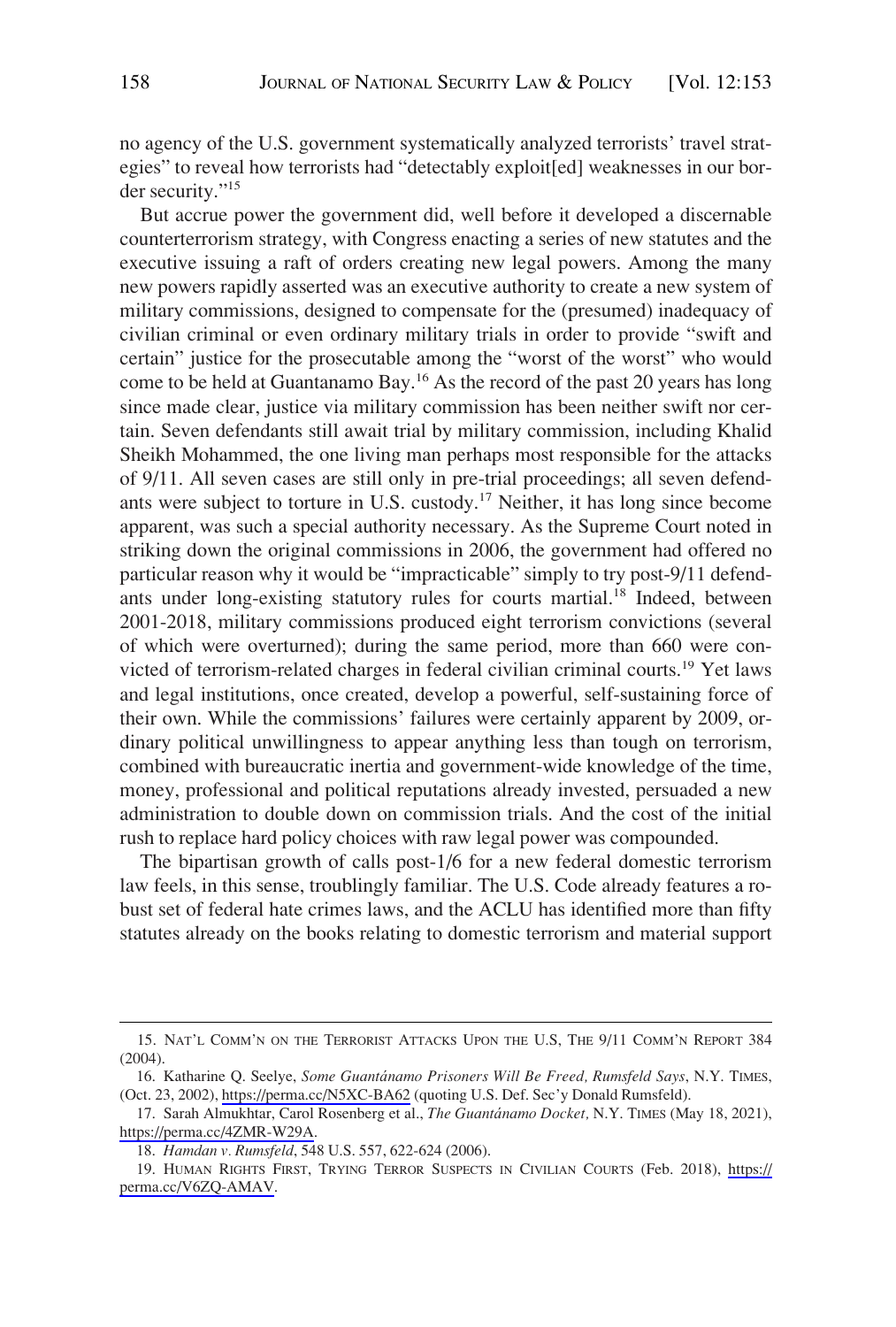<span id="page-6-0"></span>for it.<sup>20</sup> Rather than identifying specific gaps in the criminal code that might allow particular individuals who should be prosecuted to escape sanction, supporters of adding the new crime argue more that its absence "limits our societal condemnation of the defendants and their dangerous ideologies."<sup>21</sup> It is not enough to prosecute a perpetrator for crimes against federal property, the argument goes; effective measures against white supremacist violence require that "[j]uries, judges and the public . . . pass judgment on the conduct *as terrorism*."<sup>22</sup> Yet while there is little doubt that law can sometimes play an essential expressive function in this sense, there is reason to worry that the application of such laws might have the effect of elevating or encouraging extremist groups as much as deter and prevent them from acting, especially in the post-1/6 universe in which public perception of the attack is still so sharply informed by partisan political allegiance.<sup>23</sup> As it stands, with data still extremely limited about the extent of the problem (the result of years of inattention and the absence of an effective uniform system of hate crimes reporting), it is nearly impossible to make a persuasive case that such a new law is necessary to fill some otherwise unfulfilled criminal gap. It is an ideal moment to let reasoned policy drive any reforms in law – not the other way around.

#### III. RULES CAN BE CHANGED BY PEN, THEY CAN ONLY BE APPLIED BY PEOPLE

Among the most searing images to come out of U.S. detention operations post-9/11 were those of young American soldiers at the U.S. prison facility in Abu Ghraib, Iraq, posing with prisoners who they had humiliated, beaten, or worse. One young woman in those pictures, 19-year-old Private Lynndie England, was among very few U.S. personnel ever held accountable for what became the widespread abuse of detainees in U.S. custody. Sentenced to three years in prison, England was a junior member of a reservist military police unit deployed to Iraq wildly unprepared for the vast detention responsibility it had been given. She was also influenced by the example of her senior officer (and romantic partner) Charles Graner, who did have detention experience, but largely as a guard with an already extensive record of abusing civilian prisoners back home. England and Graner were ultimately punished. $^{24}$  But they were also, by any measure, only the tip of a frighteningly large iceberg.

MICHAEL GERMAN & SARAH ROBINSON, WRONG PRIORITIES ON FIGHTING TERRORISM 6-7 (Oct. 20. 31, 2018),<https://perma.cc/KVL8-4S84>.

<sup>21.</sup> Richard B. Zabel, *Domestic Terrorism Is a National Problem. It Should Also Be a Federal Crime.*, WASH. POST, (Feb. 2, 2021), [https://perma.cc/E6YJ-LJB6.](https://perma.cc/E6YJ-LJB6)

<sup>22.</sup> *Id.* 

<sup>23.</sup> See, e.g., 3. Views on the rioting at the U.S. Capitol, PEW RESEARCH CENTER (Jan. 15, 2021), [https://perma.cc/2KGL-A43C;](https://perma.cc/2KGL-A43C) *Most Voters Who Incorrectly Say Trump 'Definitely' Won the Election Say He Bears No Responsibility for Capitol Riot,* PEW RESEARCH CENTER (Jan. 14, 2021), [https://perma.](https://perma.cc/JD84-XDGD)  [cc/JD84-XDGD](https://perma.cc/JD84-XDGD).

*See* David S. Cloud, *Private Found Guilty in Abu Ghraib Abuse*, N.Y. TIMES (Sept. 27, 2005), 24. [https://perma.cc/BNP7-E5AJ.](https://perma.cc/BNP7-E5AJ)